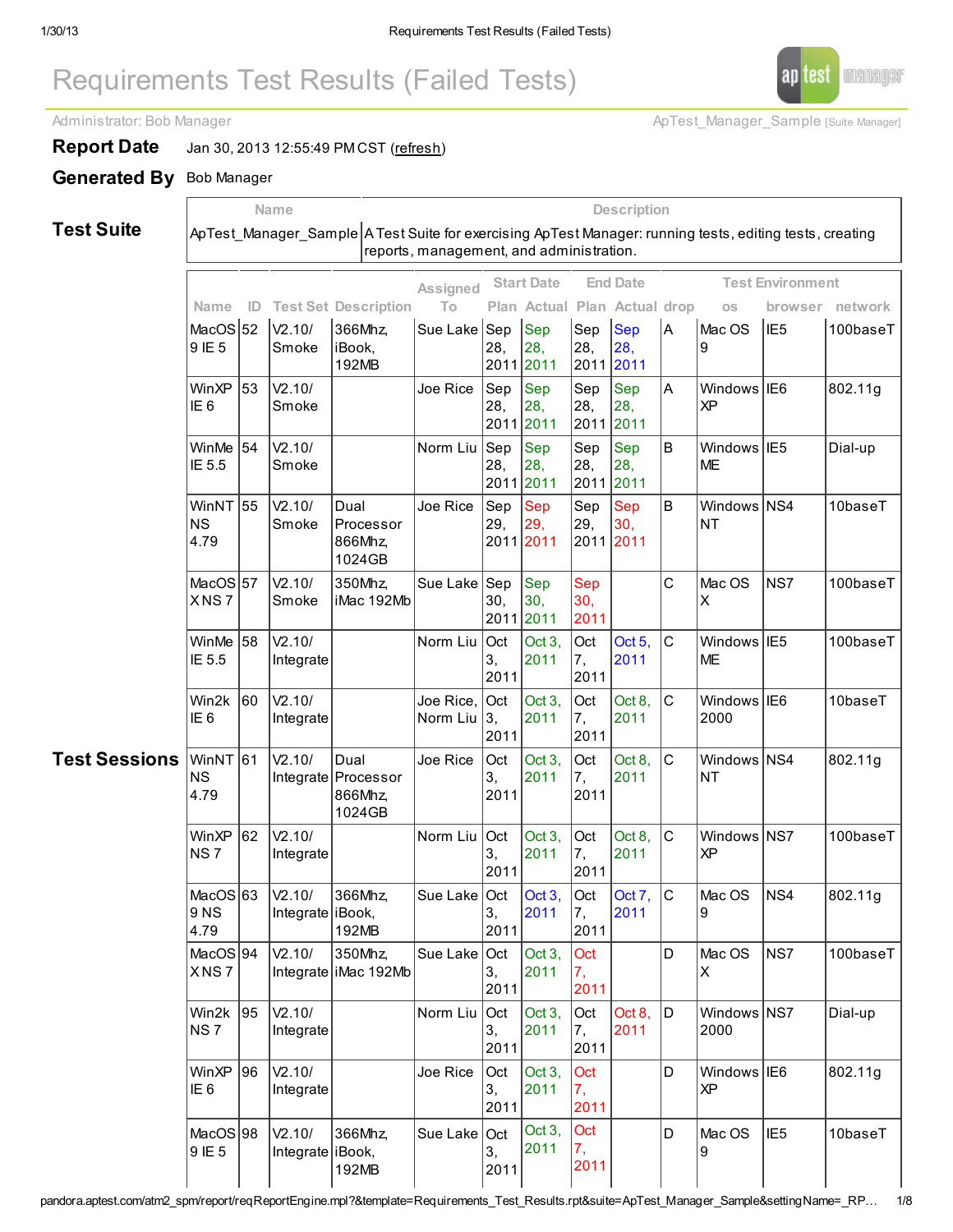| MacOS 102 V2.10/ |  | 1350Mhz                 | Joe Rice | IOct | $\vert$ Oct 3. | <b>IOct</b> | D | lMac OS | IIE5 | '100basel |
|------------------|--|-------------------------|----------|------|----------------|-------------|---|---------|------|-----------|
| <b>XIE</b>       |  | Integrate liMac 192Mb l |          | رب   |                |             |   | v<br>↗  |      |           |
| 5.2              |  |                         |          | 2011 |                | 2011        |   |         |      |           |

Staff time based on a 6 hour day

#### Requirements covered by sessions: 147

#### Report of Requirements matching criteria:

Only including requirements that have associated test case details

#### Requirements in report: 25

#### Result Totals



# Results by Selector

|                           |               | Requirement            |            |            |       |
|---------------------------|---------------|------------------------|------------|------------|-------|
| Value                     | pass          | unsupported unresolved |            | fail       | Total |
| 1.0<br>ATM Administration | $0(00\%)$     | $0(00\%)$              | 2 $(40\%)$ | 3(60%)     | 5     |
| 2.0 Edit Tests            | $0(00\%)$     | $0(00\%)$              | $0(00\%)$  | $1(100\%)$ | 1     |
| 3.0 Help                  | $(00\%)$<br>0 | $0(00\%)$              | $0(00\%)$  | $0(00\%)$  | 0     |
| 4.0 Log-in                | $0(00\%)$     | $0(00\%)$              | $0(00\%)$  | $0(00\%)$  | 0     |
| 5.0 Look_and_Feel         | $0(00\%)$     | $0(00\%)$              | $0(00\%)$  | $0(00\%)$  | 0     |
| 6.0<br>Manage_Test_Suite  | $0(00\%)$     | $0(00\%)$              | 1(25%)     | 3(75%)     | 4     |
| 7.0 Reports               | $0(00\%)$     | $0(00\%)$              | $0(00\%)$  | 10 (100%)  | 10    |
| 8.0 Run                   | $0(00\%)$     | $0(00\%)$              | $0(00\%)$  | $0(00\%)$  | 0     |
| 9.0 folder                | $(00\%)$<br>0 | $0(00\%)$              | $0(00\%)$  | $0(00\%)$  | 0     |
| 10.0 import               | $(00\%)$<br>0 | $0(00\%)$              | 2(40%)     | 3(60%)     | 5     |
| Total                     | $(00\%)$<br>0 | $(00\%)$<br>0          | 5 (20%)    | 20 (80%)   | 25    |

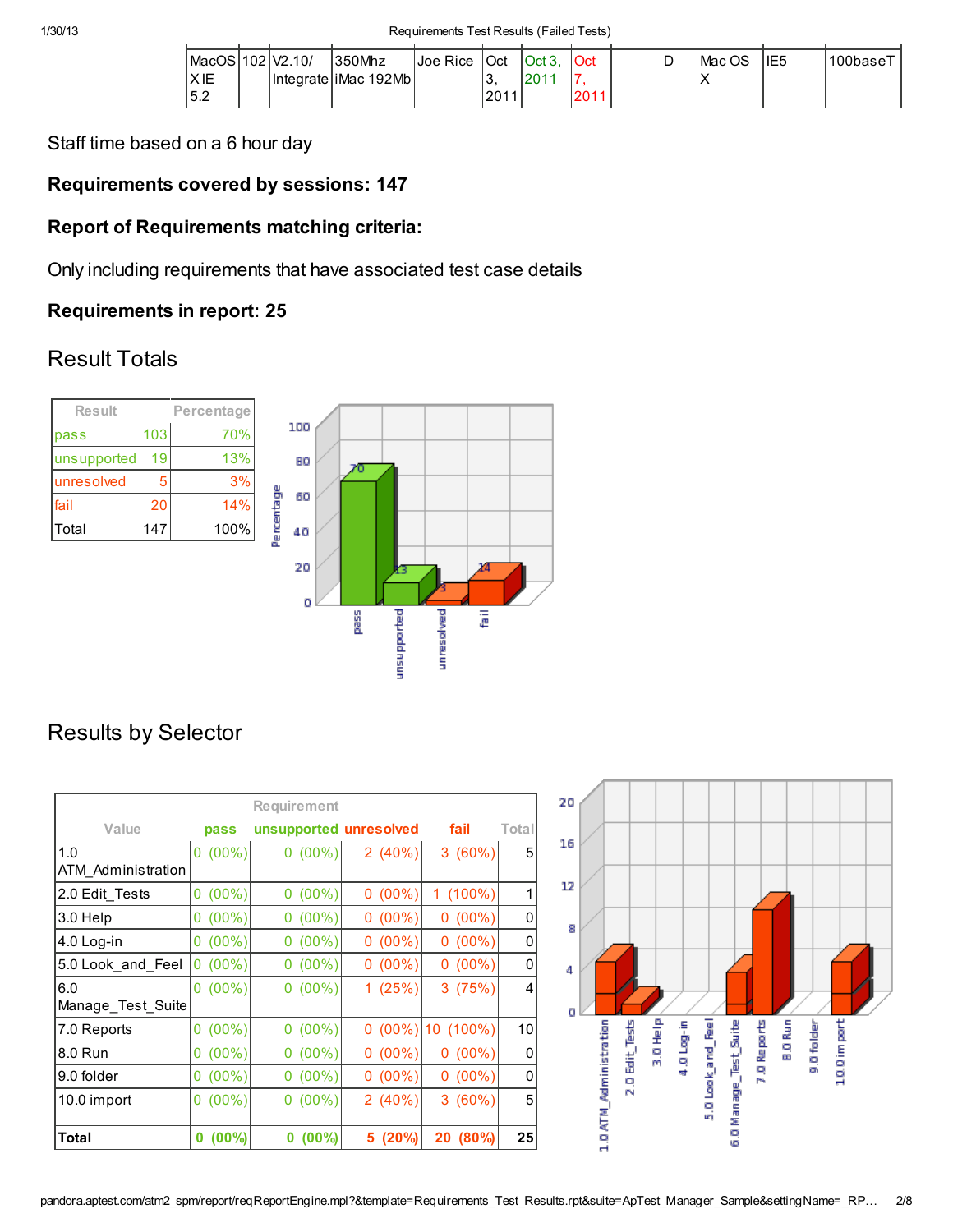|            | Priority  |                        |            |                    |                 |  |  |  |  |  |  |
|------------|-----------|------------------------|------------|--------------------|-----------------|--|--|--|--|--|--|
| Value      | pass      | unsupported unresolved |            | fail               | Total           |  |  |  |  |  |  |
| High       | $(00\%)$  | $0(00\%)$              |            | $3(13\%)$ 20 (87%) | 23 <sub>1</sub> |  |  |  |  |  |  |
| <b>Low</b> | $0(00\%)$ | $0(00\%)$              | $0(00\%)$  | $0(00\%)$          | 0               |  |  |  |  |  |  |
| Medium 0   | $(00\%)$  | $0(00\%)$              | $2(100\%)$ | $0(00\%)$          | $\overline{2}$  |  |  |  |  |  |  |
| Total      | $(00\%)$  | $0(00\%)$              |            | 5 (20%) 20 (80%)   | 25              |  |  |  |  |  |  |

|       | <b>Type</b>            |                        |                   |                    |                 |  |  |  |  |  |  |  |
|-------|------------------------|------------------------|-------------------|--------------------|-----------------|--|--|--|--|--|--|--|
| Value | pass                   | unsupported unresolved |                   | fail               | Totall          |  |  |  |  |  |  |  |
|       | $ S$ ystem $ 0(00\%) $ | $0(00\%)$              | $2(40\%)$ 3 (60%) |                    | -5 I            |  |  |  |  |  |  |  |
| User  | $0(00\%)$              | $0(00\%)$              |                   | $3(15\%)$ 17 (85%) | 20 <sup>1</sup> |  |  |  |  |  |  |  |
| Total | $0 (00\%)$             | $0(00\%)$              |                   | 5 (20%) 20 (80%)   | 25 <sub>l</sub> |  |  |  |  |  |  |  |

| <b>State</b>             |               |                        |           |                  |          |  |  |  |  |  |  |
|--------------------------|---------------|------------------------|-----------|------------------|----------|--|--|--|--|--|--|
| Value                    | pass          | unsupported unresolved |           | fail             | Total    |  |  |  |  |  |  |
| Definition <sup>10</sup> | $(00\%)$      | $0(00\%)$              | $0(00\%)$ | $0(00\%)$        | 0        |  |  |  |  |  |  |
| Hold                     | $(00\%)$      | $0(00\%)$              | $0(00\%)$ | $0(00\%)$        | $\Omega$ |  |  |  |  |  |  |
| Ready                    | $(00\%)$      | $0(00\%)$              |           | 5 (20%) 20 (80%) | 25       |  |  |  |  |  |  |
| Review                   | $(00\%)$      | $0(00\%)$              | $0(00\%)$ | $0(00\%)$        | 0        |  |  |  |  |  |  |
| ∣Total                   | $(00\%)$<br>0 | $0(00\%)$              |           | 5 (20%) 20 (80%) | 25       |  |  |  |  |  |  |



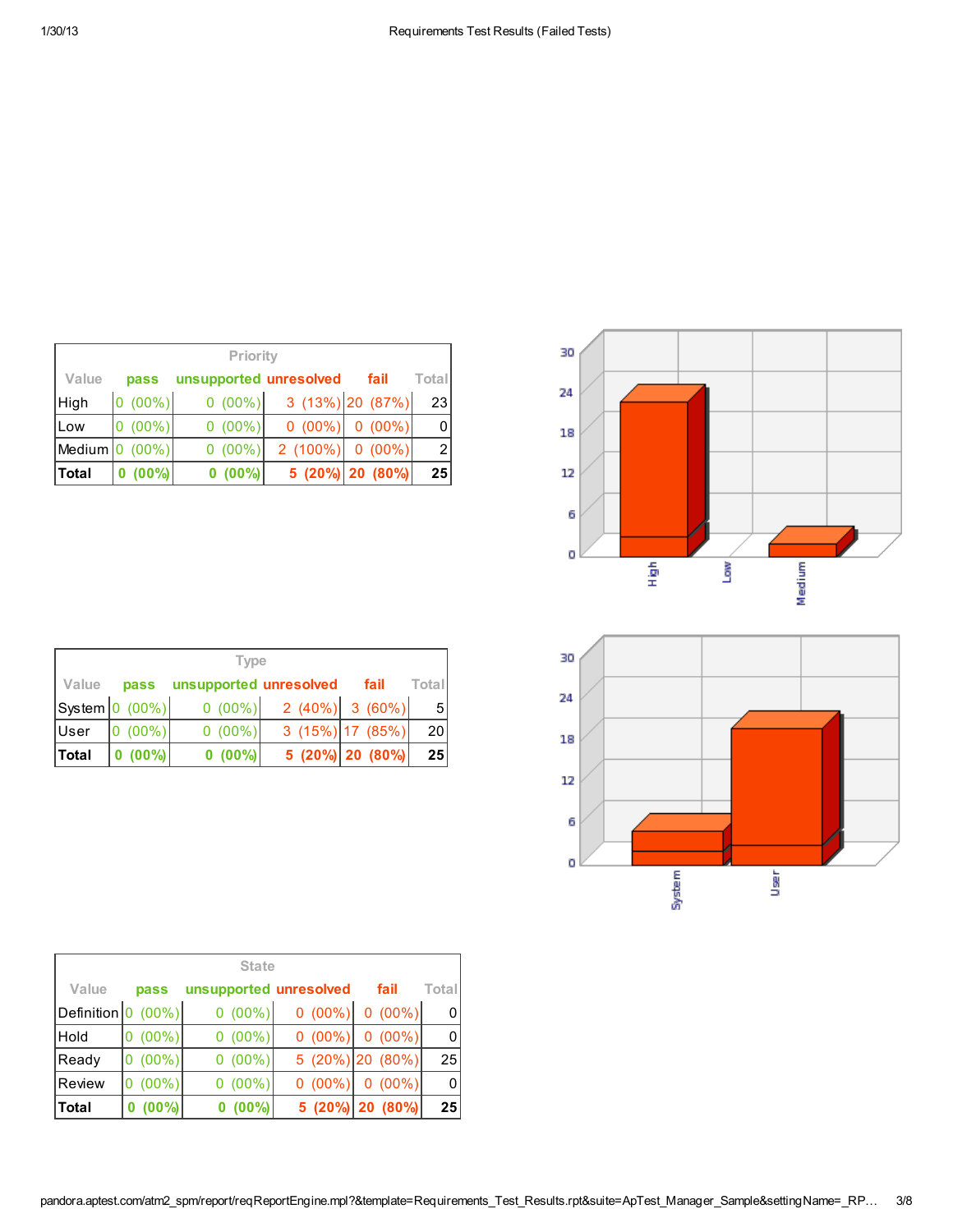



| <b>Object</b>            |               |                        |           |                      |       |  |  |  |  |  |  |  |
|--------------------------|---------------|------------------------|-----------|----------------------|-------|--|--|--|--|--|--|--|
| Value                    | pass          | unsupported unresolved |           | fail                 | Total |  |  |  |  |  |  |  |
| Performance              | $0(00\%)$     | $0(00\%)$              |           | $0(00\%)$ 0 $(00\%)$ | 0     |  |  |  |  |  |  |  |
| System operation 0 (00%) |               | $0(00\%)$              | $0(00\%)$ | $0(00\%)$            | 0     |  |  |  |  |  |  |  |
| User interface           | $(00\%)$<br>0 | $0(00\%)$              |           | $5(20\%)$ 20 (80%)   | 25    |  |  |  |  |  |  |  |
| Total                    | $(00\%)$      | $(00\%)$               |           | 5 (20%) 20 (80%)     | 25    |  |  |  |  |  |  |  |

| <b>Source</b>                |          |                        |           |                      |       |  |  |  |  |  |  |
|------------------------------|----------|------------------------|-----------|----------------------|-------|--|--|--|--|--|--|
| Value                        | pass     | unsupported unresolved |           | fail                 | Total |  |  |  |  |  |  |
| Business policy 0 (00%)      |          | $0(00\%)$              |           | $0(00\%)$ 0 $(00\%)$ |       |  |  |  |  |  |  |
| Functional spec <sup>o</sup> | $(00\%)$ | $0(00\%)$              |           | $5(20\%)$ 20 (80%)   | 25    |  |  |  |  |  |  |
| Legal citation               | $(00\%)$ | $0(00\%)$              | $0(00\%)$ | $0(00\%)$            | 0     |  |  |  |  |  |  |
| <b>Total</b>                 | $(00\%)$ | $(00\%)$               |           | 5 (20%) 20 (80%)     | 25    |  |  |  |  |  |  |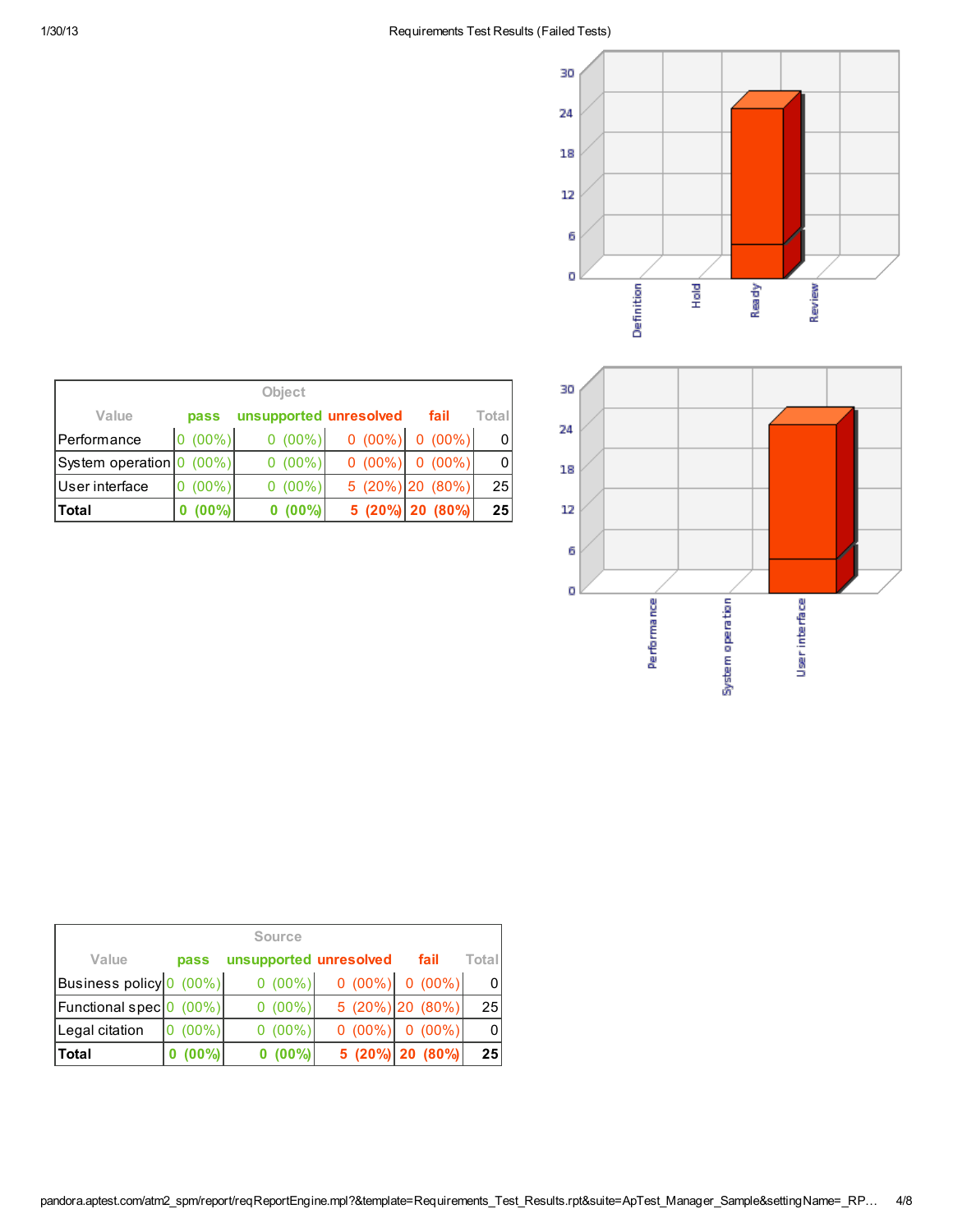





| <b>Owner Name</b>                        |           |                        |  |                    |           |  |  |  |  |  |  |
|------------------------------------------|-----------|------------------------|--|--------------------|-----------|--|--|--|--|--|--|
| Value                                    | pass      | unsupported unresolved |  | fail               | Total     |  |  |  |  |  |  |
| Sue Lake $ 0(00\%) $                     |           | $0(00\%)$              |  | $2(29\%)$ 5 (71%)  |           |  |  |  |  |  |  |
| Norm Liu $ 0 (00\%) $                    |           | $0(00\%)$              |  | $0(00\%)$ 3 (100%) | $\vert$ 3 |  |  |  |  |  |  |
| $\vert$ Joe Rice $\vert$ 0 (00%) $\vert$ |           | $0(00\%)$              |  | $3(20\%)$ 12 (80%) | 15        |  |  |  |  |  |  |
| Total                                    | $0(00\%)$ | $(00\%)$               |  | 5 (20%) 20 (80%)   | 25        |  |  |  |  |  |  |

| <b>Last Modified By</b>               |              |                             |                            |                  |                 |  |  |  |  |  |
|---------------------------------------|--------------|-----------------------------|----------------------------|------------------|-----------------|--|--|--|--|--|
| Value                                 |              | pass unsupported unresolved |                            | fail             | Total           |  |  |  |  |  |
| Sue Lake $\vert 0 \vert (00\%) \vert$ |              |                             | $0(00\%)$ 5 (20%) 20 (80%) |                  | 25              |  |  |  |  |  |
| <b>Total</b>                          | $ 0 (00\%) $ | $0(00\%)$                   |                            | 5 (20%) 20 (80%) | 25 <sup>2</sup> |  |  |  |  |  |

# Display of page 1 of 5. Make a [printable](http://pandora.aptest.com/atm2_spm/report/reqReportEngine.mpl?next=1&reportName=Failed%20Tests&template=Requirements_Test_Results.rpt&settingName=_RPT_A781CDEC-6B0E-11E2-B5DE-AF5417FAD3A5&suite=ApTest_Manager_Sample&sessList=52,53,54,55,57,58,60,61,62,63,94,95,96,98,102&cachedData=reqEngine_ADF87D88-6B0E-11E2-86D3-C45417FAD3A5&printable=1&page=0) version Go to page: Go [Next](http://pandora.aptest.com/atm2_spm/report/reqReportEngine.mpl?next=1&reportName=Failed%20Tests&template=Requirements_Test_Results.rpt&settingName=_RPT_A781CDEC-6B0E-11E2-B5DE-AF5417FAD3A5&suite=ApTest_Manager_Sample&sessList=52,53,54,55,57,58,60,61,62,63,94,95,96,98,102&cachedData=reqEngine_ADF87D88-6B0E-11E2-86D3-C45417FAD3A5&page=1) [Last](http://pandora.aptest.com/atm2_spm/report/reqReportEngine.mpl?next=1&reportName=Failed%20Tests&template=Requirements_Test_Results.rpt&settingName=_RPT_A781CDEC-6B0E-11E2-B5DE-AF5417FAD3A5&suite=ApTest_Manager_Sample&sessList=52,53,54,55,57,58,60,61,62,63,94,95,96,98,102&cachedData=reqEngine_ADF87D88-6B0E-11E2-86D3-C45417FAD3A5&page=4)

# Requirement Details

Requirements sorted by Test Suite order.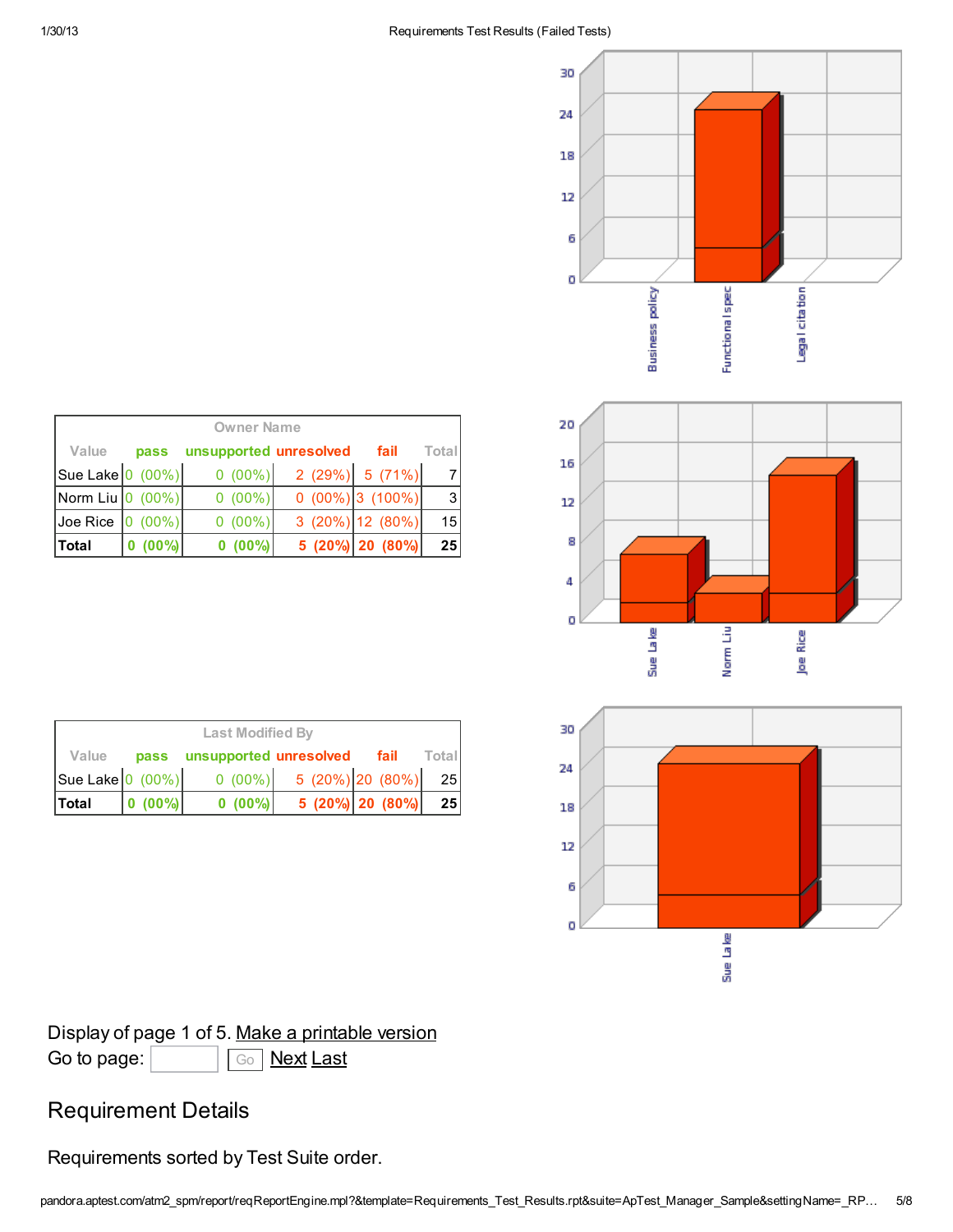### Test Case Details for Sessions where Test Cases have a result of one of the following : blocked, unresolved, fail

| Requirement: 1.0.1 User can point ATM to a bug tracking system                                                                             |                |                               |               |                                |                                                 |                         |                       |             |                        | Creation Date: Jun 15, 2009                            |
|--------------------------------------------------------------------------------------------------------------------------------------------|----------------|-------------------------------|---------------|--------------------------------|-------------------------------------------------|-------------------------|-----------------------|-------------|------------------------|--------------------------------------------------------|
| <b>Description:</b>                                                                                                                        |                |                               |               |                                |                                                 |                         |                       |             |                        |                                                        |
| ApTest Manager can be configured to use a third party tool to log/manage bugs.                                                             |                |                               |               |                                |                                                 |                         |                       |             |                        |                                                        |
| Priority: High<br>Type: System                                                                                                             |                | Difficulty: Medium            |               |                                | Source: Functional spec                         |                         |                       |             | Object: User interface |                                                        |
| <b>Owner Name: Joe Rice</b>                                                                                                                |                | <b>Associated Files: None</b> |               |                                |                                                 |                         |                       |             |                        |                                                        |
|                                                                                                                                            |                |                               |               |                                |                                                 |                         |                       |             |                        |                                                        |
| State: Ready Phase: n/a                                                                                                                    |                |                               |               |                                |                                                 | <b>Change History</b>   |                       |             |                        |                                                        |
| <b>Number of Associated Tests: 3</b>                                                                                                       |                |                               |               | <b>Last Modification Time</b>  |                                                 | <b>Last Modified By</b> | <b>Change Details</b> |             |                        |                                                        |
| <b>Associated Tests:</b>                                                                                                                   |                | 1. Jun 15, 2009               |               |                                |                                                 | Sue Lake                |                       |             | Created                |                                                        |
|                                                                                                                                            |                |                               |               |                                |                                                 |                         |                       |             |                        |                                                        |
| ATM Administration/bug tracking URI                                                                                                        |                |                               |               |                                |                                                 |                         |                       |             |                        |                                                        |
|                                                                                                                                            |                |                               |               |                                |                                                 |                         |                       |             |                        |                                                        |
| <b>Best Result: pass</b>                                                                                                                   |                |                               |               |                                |                                                 |                         |                       |             |                        |                                                        |
| <b>Average Result: pass</b><br><b>Worst Result: unresolved</b>                                                                             |                |                               |               |                                |                                                 |                         |                       |             |                        |                                                        |
|                                                                                                                                            |                |                               |               | <b>Associated Tests Detail</b> |                                                 |                         |                       |             |                        |                                                        |
| ID                                                                                                                                         | #              | <b>Result</b>                 |               |                                | <b>Latest Execution Note</b>                    |                         | Run By                |             |                        | <b>Last Execution Time</b>                             |
| ATM Administration/                                                                                                                        |                | 00096 unresolved              |               | No bug tracking system         |                                                 | Joe                     |                       |             |                        | Sep 30, 2011 12:54:40 PM                               |
| bug tracking URI                                                                                                                           |                |                               |               | configured                     |                                                 | Rice                    |                       | <b>CDT</b>  |                        |                                                        |
| Requirement: 1.0.9 Edit User Address                                                                                                       |                |                               |               |                                |                                                 |                         |                       |             |                        | Creation Date: Jun 15,                                 |
|                                                                                                                                            |                |                               |               |                                |                                                 |                         |                       | 2009        |                        |                                                        |
| <b>Description:</b>                                                                                                                        |                |                               |               |                                |                                                 |                         |                       |             |                        |                                                        |
| Auser with Administrative access can modify the address information of another user.                                                       |                |                               |               |                                |                                                 |                         |                       |             |                        |                                                        |
| Type: System                                                                                                                               | Priority: High |                               |               |                                | Difficulty: High Source: Functional             |                         |                       |             |                        | Object: User interface                                 |
| Owner Name: Norm Liu                                                                                                                       |                |                               |               |                                | spec<br><b>Associated Files: None</b>           |                         |                       |             |                        |                                                        |
|                                                                                                                                            |                |                               |               |                                |                                                 |                         |                       |             |                        |                                                        |
| State: Ready Phase: n/a                                                                                                                    |                |                               |               | <b>Change History</b>          |                                                 |                         |                       |             |                        |                                                        |
| <b>Number of Associated Tests: 3</b>                                                                                                       |                |                               |               |                                |                                                 |                         |                       |             |                        | Last Modification Time Last Modified By Change Details |
|                                                                                                                                            |                |                               |               | 1. Jun 15, 2009                |                                                 |                         | Sue Lake              |             | Created                |                                                        |
| <b>Associated Tests:</b>                                                                                                                   |                |                               |               |                                |                                                 |                         |                       |             |                        |                                                        |
|                                                                                                                                            |                |                               |               |                                |                                                 |                         |                       |             |                        |                                                        |
| ATM Administration/ Change existing accounts/<br>edit user address                                                                         |                |                               |               |                                |                                                 |                         |                       |             |                        |                                                        |
|                                                                                                                                            |                |                               |               |                                |                                                 |                         |                       |             |                        |                                                        |
| <b>Best Result:</b> untested                                                                                                               |                |                               |               |                                |                                                 |                         |                       |             |                        |                                                        |
| Average Result: fail<br>Worst Result: fail                                                                                                 |                |                               |               |                                |                                                 |                         |                       |             |                        |                                                        |
|                                                                                                                                            |                |                               |               | <b>Associated Tests Detail</b> |                                                 |                         |                       |             |                        |                                                        |
|                                                                                                                                            |                |                               |               |                                |                                                 |                         |                       | <b>Run</b>  |                        |                                                        |
| ID                                                                                                                                         |                | #                             | <b>Result</b> |                                | <b>Latest Execution Note</b>                    |                         |                       | By          |                        | <b>Last Execution Time</b>                             |
| ATM Administration/ Change existing accounts/<br>edit user address                                                                         |                |                               | 0058 fail     |                                | The new email address was Norm<br>not retained. |                         |                       | Liu         | <b>PMCDT</b>           | Oct 5, 2011 12:54:40                                   |
| ATM Administration/ Change existing accounts/                                                                                              |                |                               | $0060$ fail   |                                | The new email address was Uoe                   |                         |                       |             |                        | Oct 4, 2011 12:54:40                                   |
| edit user address                                                                                                                          |                |                               |               |                                | not retained.                                   |                         |                       | Rice        | <b>PMCDT</b>           |                                                        |
| ATM Administration/ Change existing accounts/<br>edit user address                                                                         |                |                               | $0061$ fail   |                                | The new email address was I<br>not retained.    |                         |                       | Joe<br>Rice | <b>PMCDT</b>           | Sep 28, 2011 12:54:40                                  |
| ATM Administration/ Change existing accounts/<br>edit user address                                                                         |                |                               | $0062$ fail   |                                | The new email address was Sue<br>not retained.  |                         |                       | Lake        | PMCDT                  | Sep 29, 2011 12:54:40                                  |
| pandora.aptest.com/atm2_spm/report/reqReportEngine.mpl?&template=Requirements_Test_Results.rpt&suite=ApTest_Manager_Sample&settingName=_RP |                |                               |               |                                |                                                 |                         |                       |             |                        |                                                        |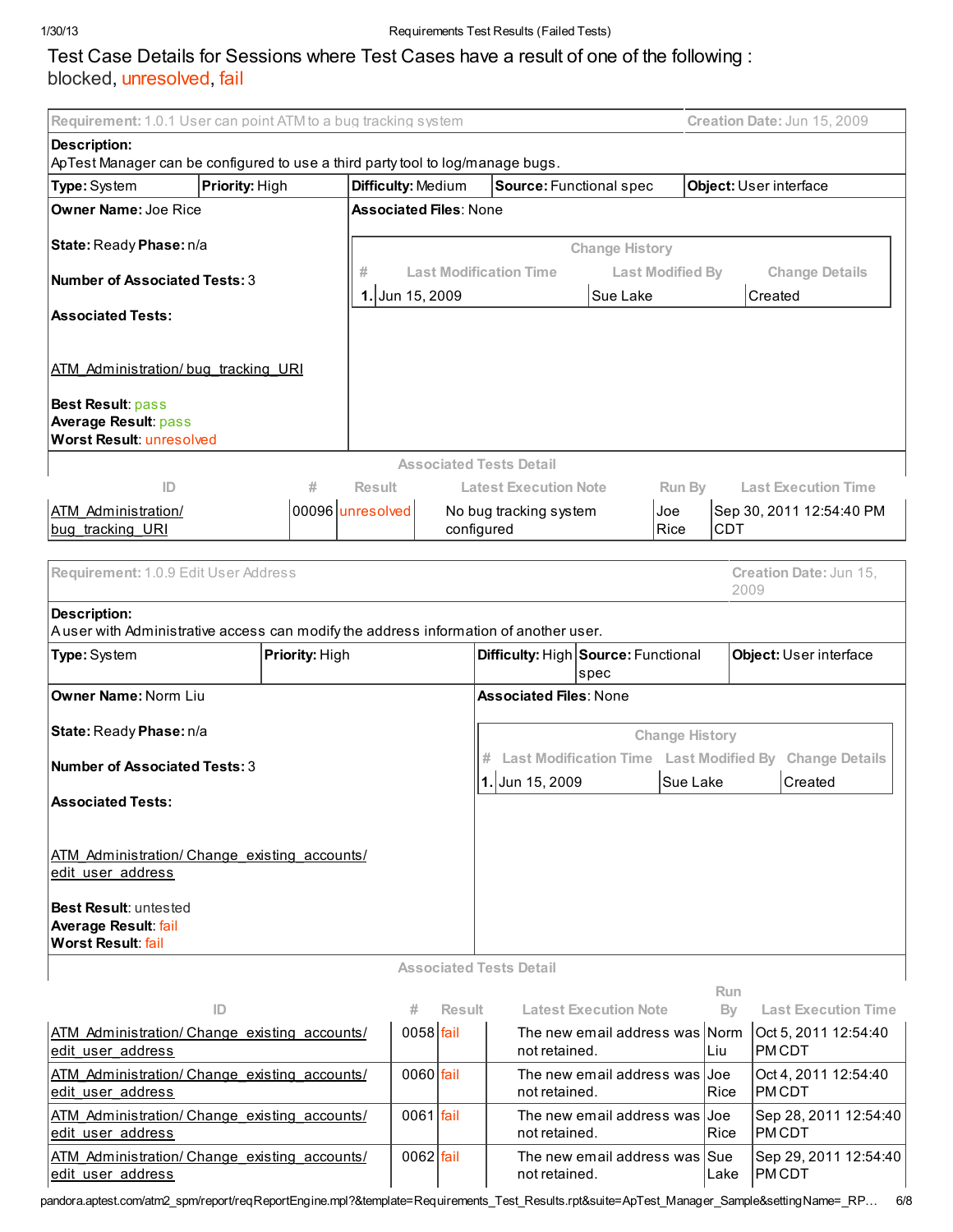| 1/30/13                                                                                 |                                                                                     |             |   | Requirements Test Results (Failed Tests) |                               |                                                |          |                         |                                                                     |
|-----------------------------------------------------------------------------------------|-------------------------------------------------------------------------------------|-------------|---|------------------------------------------|-------------------------------|------------------------------------------------|----------|-------------------------|---------------------------------------------------------------------|
| ATM Administration/ Change existing accounts/<br>edit user address                      |                                                                                     | $0063$ fail |   |                                          | not retained.                 | The new email address was Joe                  |          | Rice                    | Oct 6, 2011 12:54:40<br><b>PMCDT</b>                                |
| ATM Administration/Change existing accounts/<br>edit user address                       |                                                                                     | 00094 fail  |   |                                          | not retained.                 | The new email address was Uoe                  |          | Rice                    | Sep 30, 2011 12:54:40<br><b>PMCDT</b>                               |
| ATM Administration/ Change existing accounts/<br>edit user address                      |                                                                                     | 00095 fail  |   |                                          | not retained.                 | The new email address was Norm                 |          | Liu                     | Oct 3, 2011 12:54:40<br><b>PMCDT</b>                                |
|                                                                                         |                                                                                     |             |   |                                          |                               |                                                |          |                         |                                                                     |
|                                                                                         | Requirement: 1.0.19 Cancel Phone number change                                      |             |   |                                          |                               |                                                |          |                         | Creation Date: Jun 15,<br>2009                                      |
| <b>Description:</b>                                                                     | Clicking Cancel while editing a user's Phone number shall leave the name unchanged. |             |   |                                          |                               |                                                |          |                         |                                                                     |
| Type: User                                                                              | Priority: Medium                                                                    |             |   |                                          |                               | Difficulty: Medium Source: Functional<br>spec  |          |                         | Object: User interface                                              |
| <b>Owner Name: Sue Lake</b>                                                             |                                                                                     |             |   |                                          | <b>Associated Files: None</b> |                                                |          |                         |                                                                     |
| State: Ready Phase: n/a                                                                 |                                                                                     |             |   |                                          |                               |                                                |          | <b>Change History</b>   |                                                                     |
| <b>Number of Associated Tests: 3</b>                                                    |                                                                                     |             |   | 1. Jun 15, 2009                          |                               |                                                | Sue Lake |                         | # Last Modification Time Last Modified By Change Details<br>Created |
| <b>Associated Tests:</b>                                                                |                                                                                     |             |   |                                          |                               |                                                |          |                         |                                                                     |
| ATM Administration/ Change existing accounts/                                           |                                                                                     |             |   |                                          |                               |                                                |          |                         |                                                                     |
| edit user phone cancel                                                                  |                                                                                     |             |   |                                          |                               |                                                |          |                         |                                                                     |
| Best Result: untested<br><b>Average Result: pass</b><br><b>Worst Result: unresolved</b> |                                                                                     |             |   |                                          |                               |                                                |          |                         |                                                                     |
|                                                                                         |                                                                                     |             |   | <b>Associated Tests Detail</b>           |                               |                                                |          |                         |                                                                     |
|                                                                                         | ID                                                                                  |             | # | Result                                   |                               | <b>Latest Execution Note</b>                   |          | <b>Run</b><br><b>By</b> | <b>Last Execution Time</b>                                          |
| ATM Administration/ Change existing accounts/<br>edit user phone cancel                 |                                                                                     |             |   | 0053 unresolved                          |                               | Could not specify<br>phone number.             |          | Joe<br><b>Rice</b>      | Sep 30, 2011 <br>12:54:40 PM CDT                                    |
|                                                                                         | Requirement: 1.0.21 To delete existing user account.                                |             |   |                                          |                               |                                                |          |                         | <b>Creation Date: Jun</b><br>15.2009                                |
| <b>Description:</b>                                                                     | Auser with Administrative access can delete the accounts of other users.            |             |   |                                          |                               |                                                |          |                         |                                                                     |
| Type: User                                                                              | Priority: High                                                                      |             |   |                                          |                               |                                                |          |                         | Difficulty: High Source: Functional Object: User                    |
| <b>Owner Name: Joe Rice</b>                                                             |                                                                                     |             |   |                                          |                               | spec<br><b>Associated Files: None</b>          |          |                         | interface                                                           |
| State: Ready Phase: n/a                                                                 |                                                                                     |             |   |                                          |                               |                                                |          | <b>Change History</b>   |                                                                     |
| <b>Number of Associated Tests: 3</b>                                                    |                                                                                     |             |   |                                          | #                             | <b>Last Modification</b> Last Modified<br>Time |          |                         | Change<br><b>Details</b><br>By                                      |
| <b>Associated Tests:</b>                                                                |                                                                                     |             |   |                                          | 1. Jun 15, 2009               | Sue Lake<br>Created                            |          |                         |                                                                     |
|                                                                                         |                                                                                     |             |   |                                          |                               |                                                |          |                         |                                                                     |
| ATM Administration/Change existing accounts/<br>make changes to existing account delete |                                                                                     |             |   |                                          |                               |                                                |          |                         |                                                                     |
| Best Result: untested<br>Average Result: fail<br>Worst Result: fail                     |                                                                                     |             |   |                                          |                               |                                                |          |                         |                                                                     |
|                                                                                         |                                                                                     |             |   |                                          |                               |                                                |          |                         |                                                                     |
|                                                                                         |                                                                                     |             |   | <b>Associated Tests Detail</b>           |                               |                                                |          |                         |                                                                     |